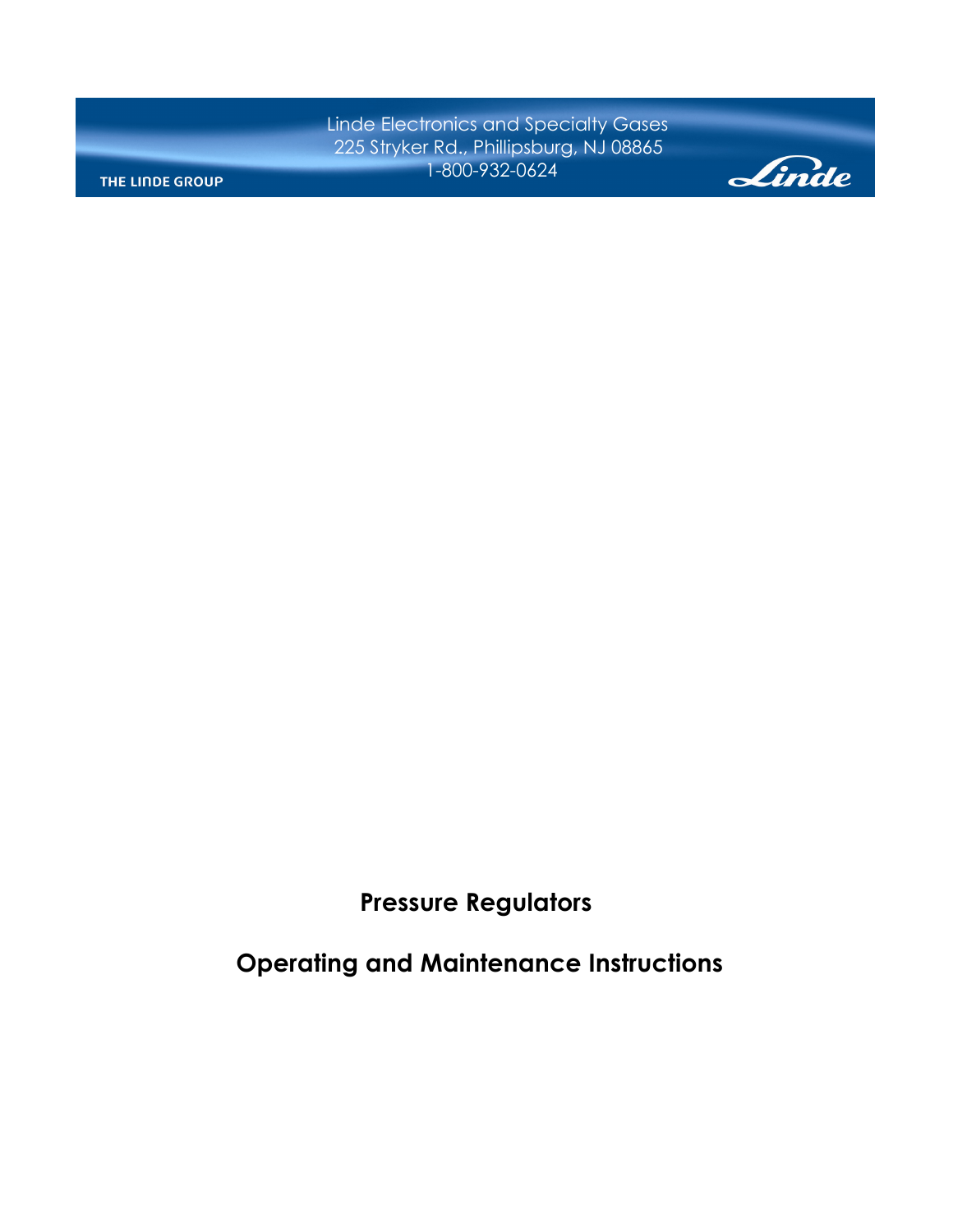# **Introduction**

The "Linde" line of regulators includes single and dual stage regulators available in a number of materials of construction and designs to accommodate the many different operating requirements of gas handling systems. These requirements include the type of gas used, the inlet and delivery pressure requirements, flow rates and control requirements. All of these variables must be considered when selecting a pressure regulator for a particular application to be assured of safe and proper pressure regulation for specific gases and flow requirements. Typically, two stage regulators are recommended for optimum stability of the delivery pressure under decaying inlet pressures as occurs when the gas is supplied from a high pressure cylinder or gas storage tank. The single stage regulator can be used for applications where slight variations in delivery pressure (usually a rise in pressure with decaying supply pressure) can be tolerated or compensated for by periodic regulator adjustments. Just as varying inlet pressures can result in changes in delivery pressures, increasing or decreasing the flow rates can result in changes to the delivery pressures.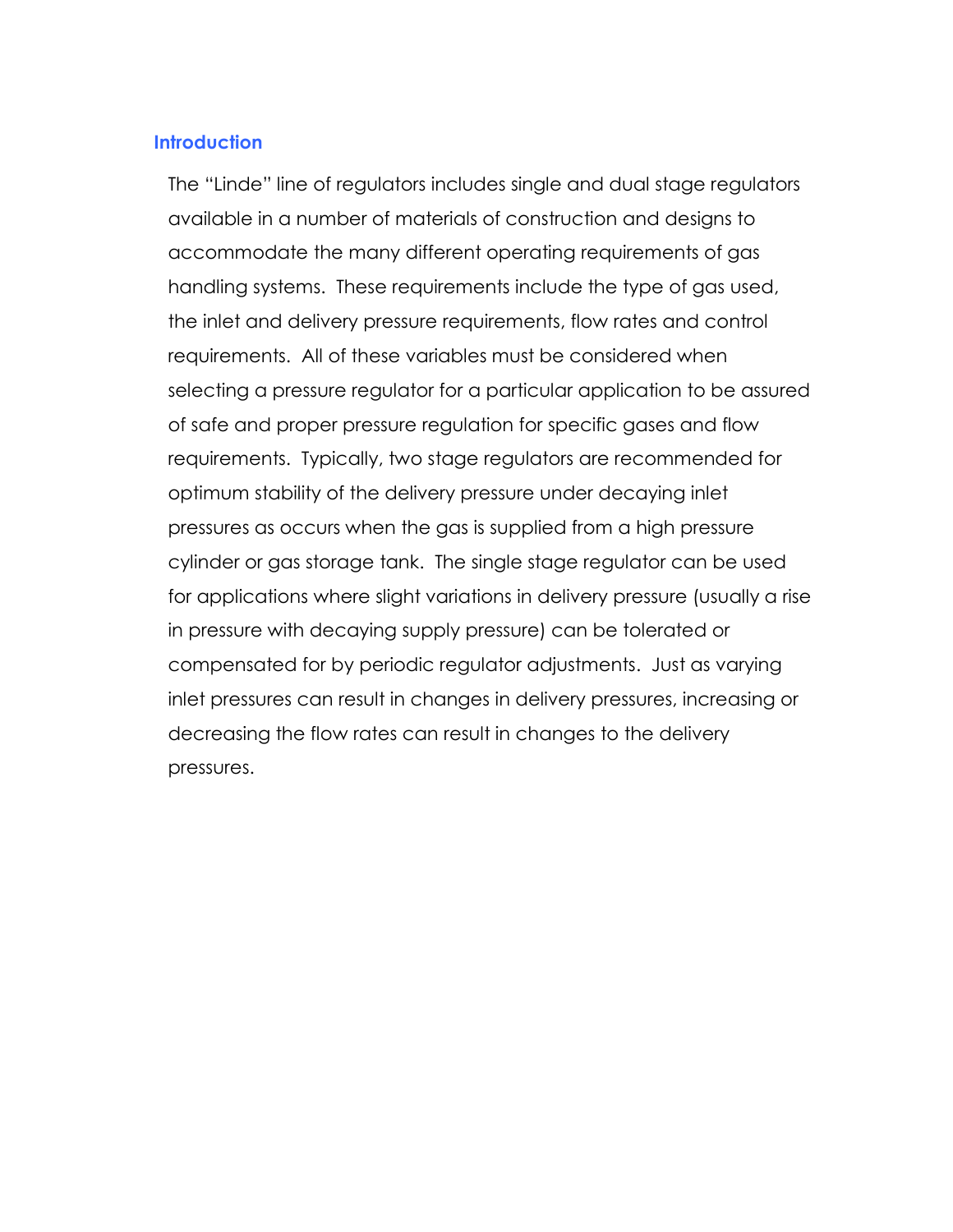# **Safety Recommendations**

 Only personnel trained in the proper use of regulators and the operational requirements of associated equipment should operate regulators.

Operating personnel should also be familiar with the hazards associated with the gases being used. Material safety data sheets (MSDS) will list recommended handling and emergency response procedures.

 Never subject a pressure regulator to higher pressures than the rated pressures of the regulator.

Pressure regulators should never be used with gases that are not compatible with the materials of construction.

Never attempt to disassemble or alter a pressure regulator. Only a qualified repair technician should perform regulator service.

Never attempt to solder, braze, or weld fittings to an assembled regulator. Severe damage to internal components can result.

Any regulator that leaks should be removed immediately from service. A leaking regulator can be dangerous to personnel and equipment. Never attempt to tighten a leaking fitting without first turning off the gas supply and then bleeding off the line pressure.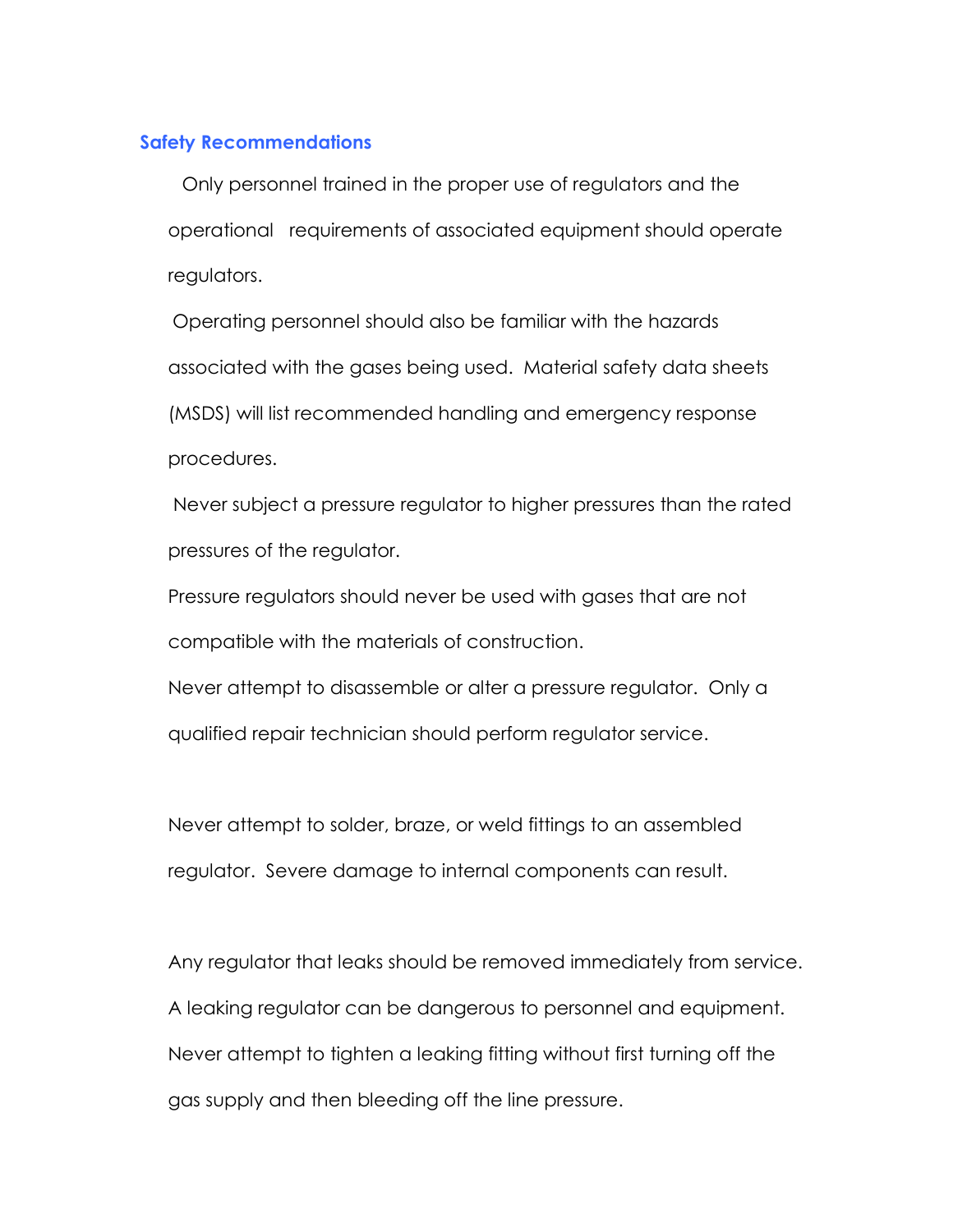Never subject the internals of a pressure regulator to dirt, dust, oil, or grease. Oil or grease can react violently with certain gases such as oxygen.

 Protect all line components and equipment connected to the low pressure side of the regulator with a safety valve having an appropriate set pressure and flow rating.

### **Mounting Requirements**

All pressure regulators must be properly supported to handle their weight and the mechanical loads encountered when adjusting the pressure setting. A high pressure regulator that is mounted directly to a gas cylinder should be close coupled to the cylinder valve with an appropriate CGA mating fitting. Additional supporting may be required for regulators provided with tubing extensions or other long and less rigid connections. A mounting bracket or plate can be attached to the backside of the regulator by utilizing the tapped mounting holes provided on most regulators. If your regulator is not provided with tapped holes, then the regulator should be supported with pipe clamps on both sides of the regulator body.

*IMPORTANT***: When using clamps, be sure to provide ample free space behind the regulator valve body to avoid bending the line connections at the regulator body.**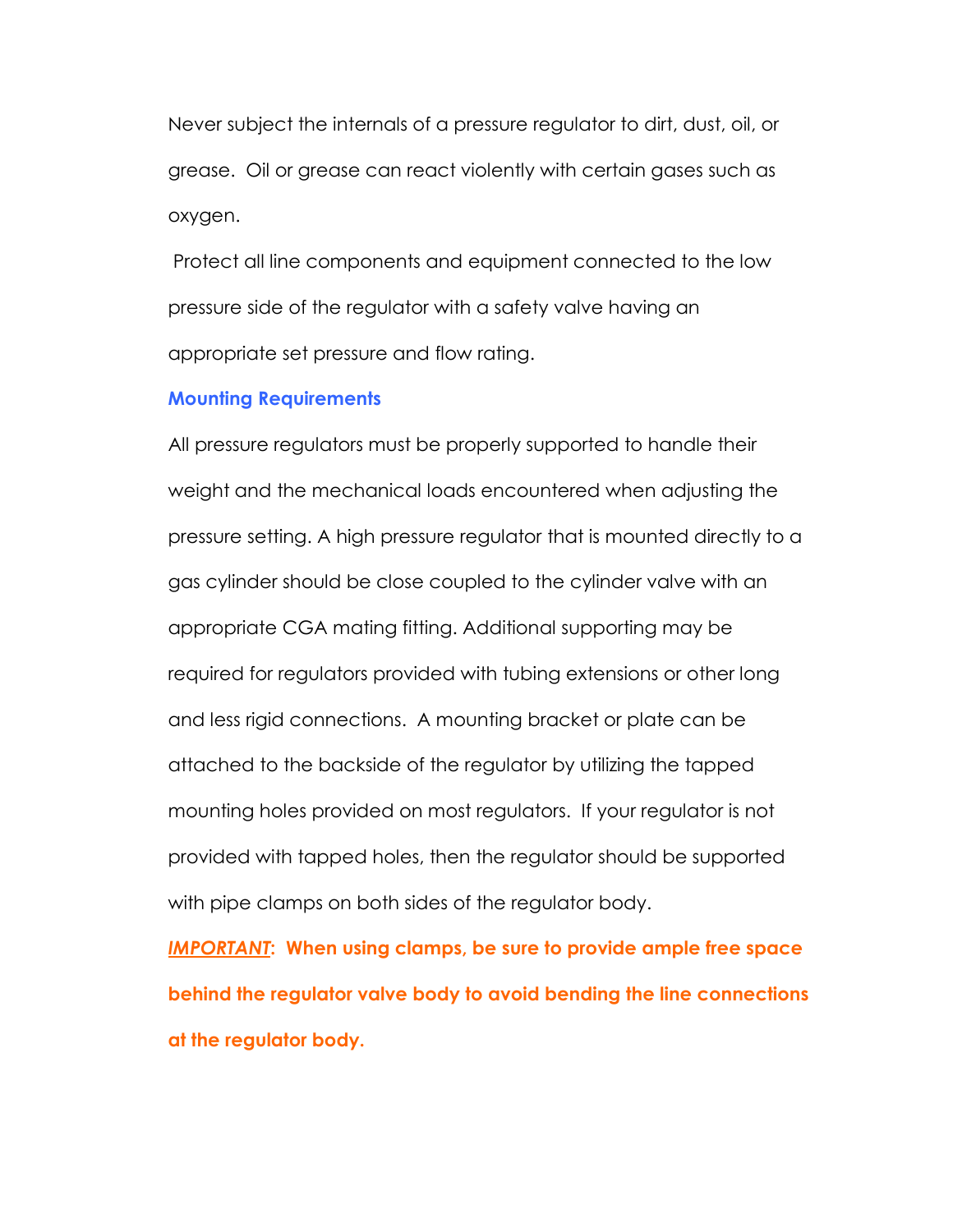### **Handling**

When handling and installing regulators, it is important to maintain the factory cleanliness of the connection and sealing surfaces to avoid contamination of the regulator internals and flow stream. Do not allow grease, oil, or other foreign material to contaminate these surfaces.

## **System Cleanliness**

 All system components internals must be clean. Special cleaning is required in some cases, i.e. oxygen service. An upstream filter is recommended for use in all but the cleanest of media.

## **Regulator Installation and Testing**

 Remove the protective wrapping and connection closures or plugs from the regulator and inspect the connections for damaged seating surfaces, damaged threads, and the presence of foreign materials such as dirt, dust, oil, and grease.If any of these problems are present, contact Linde for corrective action before installing the regulator.Identify the high pressure and low pressure connections on the regulator. The high pressure connections will be marked "Inlet," "In" or "H.P." The low pressure connections will be identified as "Outlet," "Out" or "L.P." Install appropriate fittings as required and mount the regulator. A regulator should never be used as a shut-off valve. Shutoff should be accomplished by a valve installed on the high pressure side of the regulator.Connect the high pressure side of the regulator to the gas supply source and the low pressure side to the delivery line.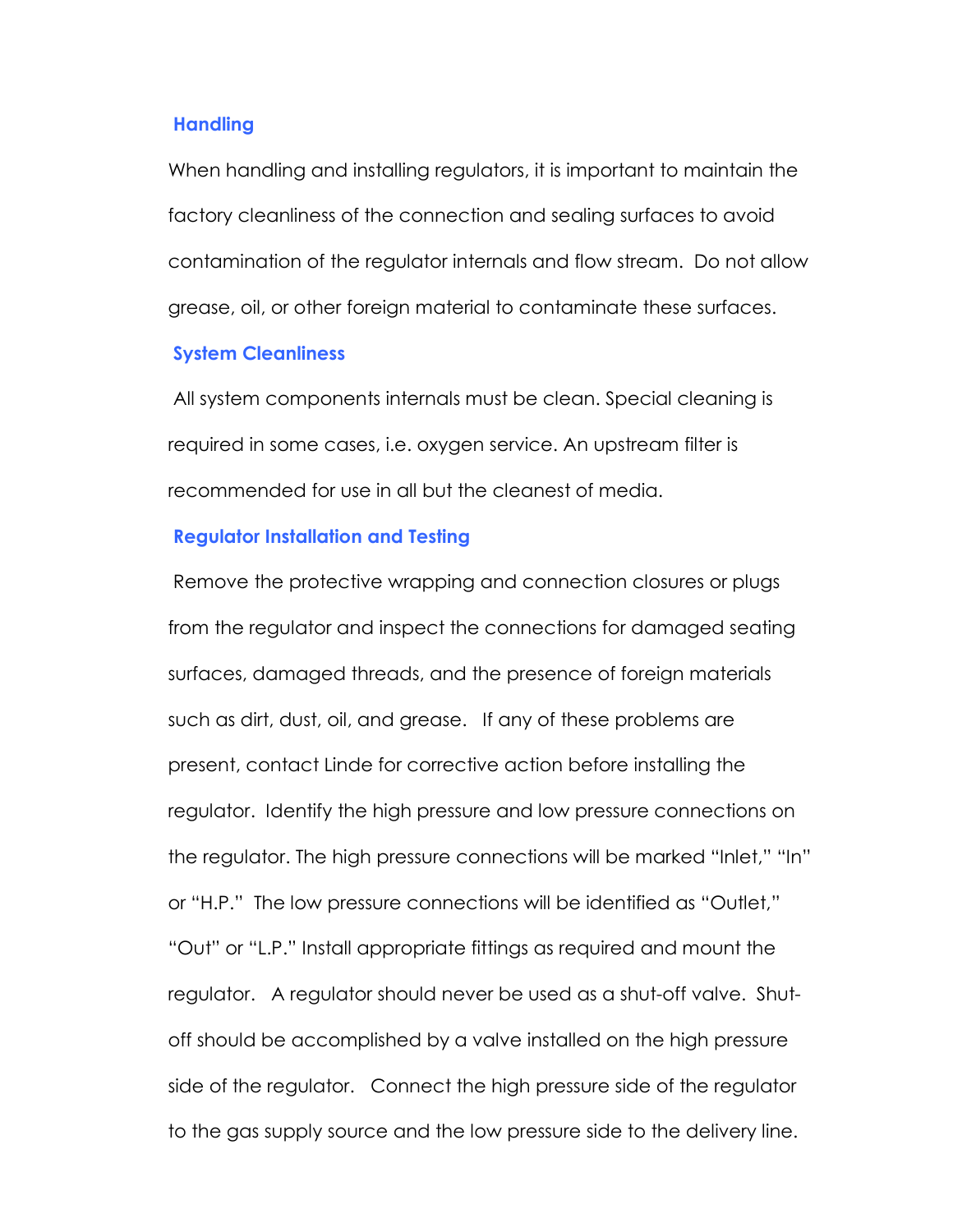Verify all connections are securely tightened before pressurizing the system.The system should be leak tested using either nitrogen or helium gas before being placed in service.Helium gas is preferred for maximum test sensitivity and required for helium mass spectrometer testing.The delivery line must be blanked off for the test.Turn the handle on the regulator fully counterclockwise (decreasing pressure) until it reaches the outward stop."Crack open" the shut-off valve on the gas supply line and allow the system to slowly pressurize.

*NOTE:* Do not stand in front or behind the regulator *when opening* the gas supply valve.

The test pressure must not exceed the pressure rating of the regulator or any components in the system. Observe the readings on the high and low pressure gauges. If the low pressure gauge indicates an increasing delivery pressure, close the supply valve and consult a qualified technician before continuing the test. If no problems are detected, proceed with the next step.

 Slowly pressurize the delivery line by turning the regulator knob clockwise. Increase the pressure by turning the knob ¼ turn increments, waiting approximately 10 seconds between each adjustment. If there are no audible or other indications of a leak, continue the process until the maximum delivery pressure is reached or the maximum allowed line pressure is reached, whichever is less.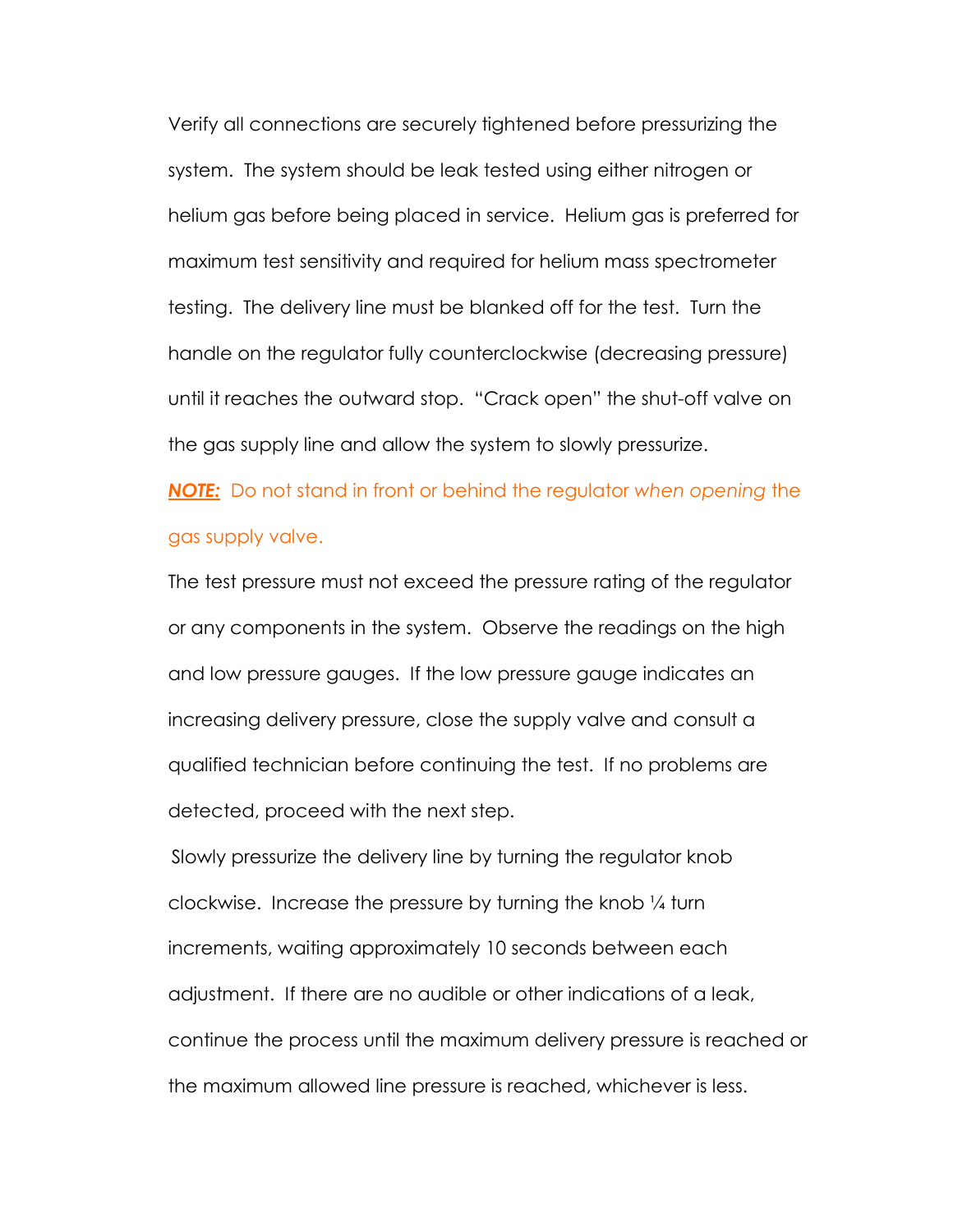Leak test all connections on both sides of the regulator using an appropriate technique. If leaks are found, shut off the supply valve and bleed off all pressure before repairing leaks.

### **Operation**

Changing the delivery pressure is accomplished by rotating the large control knob or handle on the face of the regulator. The delivery pressure is increased by rotating the control knob clockwise and decreased by rotating it counterclockwise. All initial settings should begin with the control knob rotated fully counterclockwise until the knob reaches its outer mechanical stop.

When adjusting regulators to increase pressure settings, increase the pressure slowly and make the initial setting slightly below the desired setting. Allow a minute or two for the system to stabilize, then slowly increase the setting to the desired pressure. This will help avoid overpressurization of a system. Occasionally verify that system operating pressures are within acceptable limits.

 With variations in supply pressures and operating conditions, it may be necessary to compensate for the variables by re-adjusting the regulator. Most regulators used in gas service are of the "non-venting" type. When decreasing the delivery pressure in a "non-flowing" system, it will be necessary to bleed off some of the gas on the downstream side. First, turn the regulator knob counterclockwise,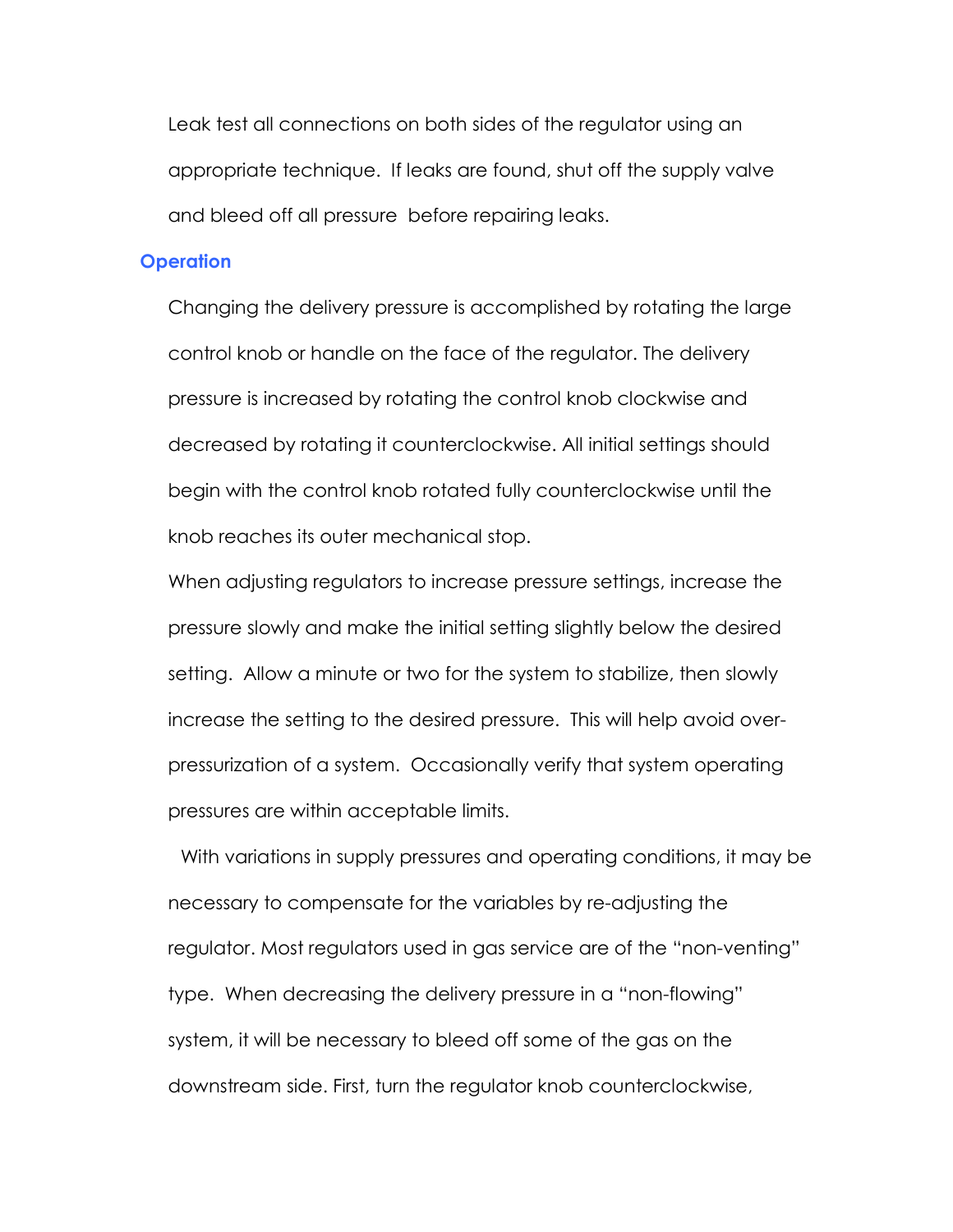then bleed off some of the gas on the downstream side and re-adjust the regulator to the desired set pressure.

# **Maintenance**

Occasionally verify the following:

1. Pressure gauges are not sticking or reading incorrectly: Replace any defective gauges.

2. Verify that the delivery pressure is maintained within acceptable limits: See troubleshooting section.

3. The system connections and the regulator is leak tight: A leaking regulator can be dangerous and should be immediately removed from service.

4. Repairs: Do not attempt to disassemble a regulator. All repairs requiring service to the internals should be performed by a qualified regulator service technician.